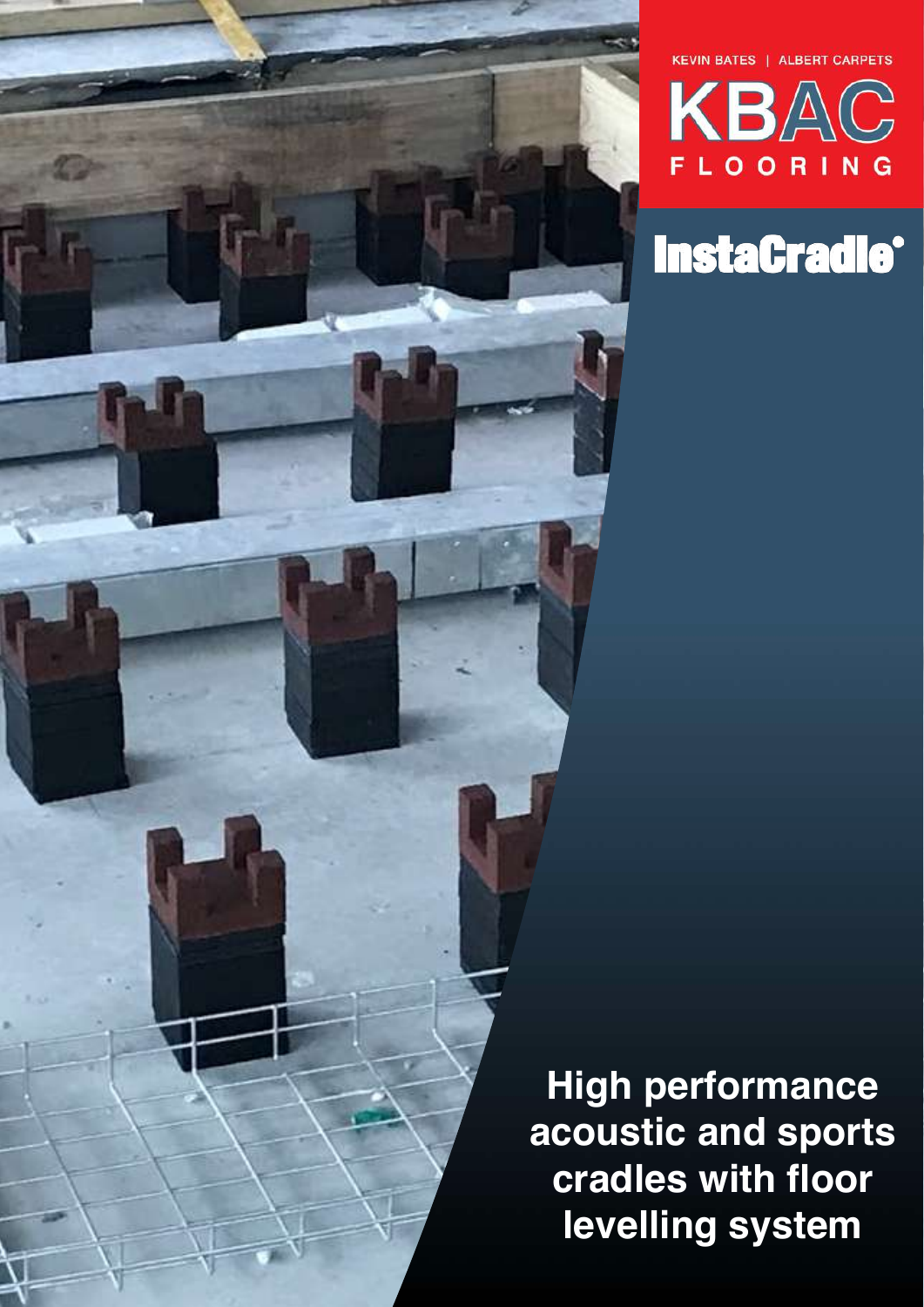

## **InstaGradle®**



### **Rubber crumb cradles for raised, acoustic and sports**

**Our unique, patented, rubber crumb cradles and base packers are manufactured from quality recycled tyre rubber. Together with cradle packers, timber battens overlaid with chipboard, plywood or a hardwood, they form the prime component in creating high performance acoustic and sports floors which can accommodate a variety of floor coverings.** 

Widely used in refurbishment, conversions and new build projects, these versatile and environmentally friendly cradles are able to provide an extensive range of finished floor heights. They also provide accurate and rapid on-site levelling to eliminate any uneveness in the structural floor surface.

The InstaFloor Cradle and Batten System is designed either as a raised floor, accommodating underfloor services, or as a floor offering extremely high standards of acoustic and sports performance. InstaCradles can be quickly and easily levelled on-site with the use of cradle packers and base packers, as required.

IKBAC Flooring can supply complete systems with all necessary components or, for those wishing to purchase the battens and chipboard or plywood locally, we will supply the cradles, together with cradle packers (2mm or 5mm) and base packers (10mm or 30mm).

### **Benefits of recycled rubber crumb cradles**

- Rubber crumb cradles have a 60 year guarantee
- Fast, easy and cost-effective to install
- Cradles are loose laid and do not require fixing to sub-floor
- Adjustable to produce varying finished floor heights
- On-site levelling to overcome uneven floors
- $\bullet$  No levelling screeds or drying times needed
- Manufactured using recycled rubber to provide long lasting high performance solutions
- Fully recyclable, genuine 'cradle-to-cradle' products
- Excellent acoustic performance
- System can provide a void for services/underfloor heating
- Cradles are unaffected by water
- Cradles can be used in areas of abnormal loadings
- Requires no maintenance
- Available as cradle and packer components or a full system
- Can accept a range of floor finishes including ceramic tiles
- Hardwood floors can be secret nailed direct to timber battens
- Structural loadings minimised due to lightweight system
- Suitable for use with outside decking



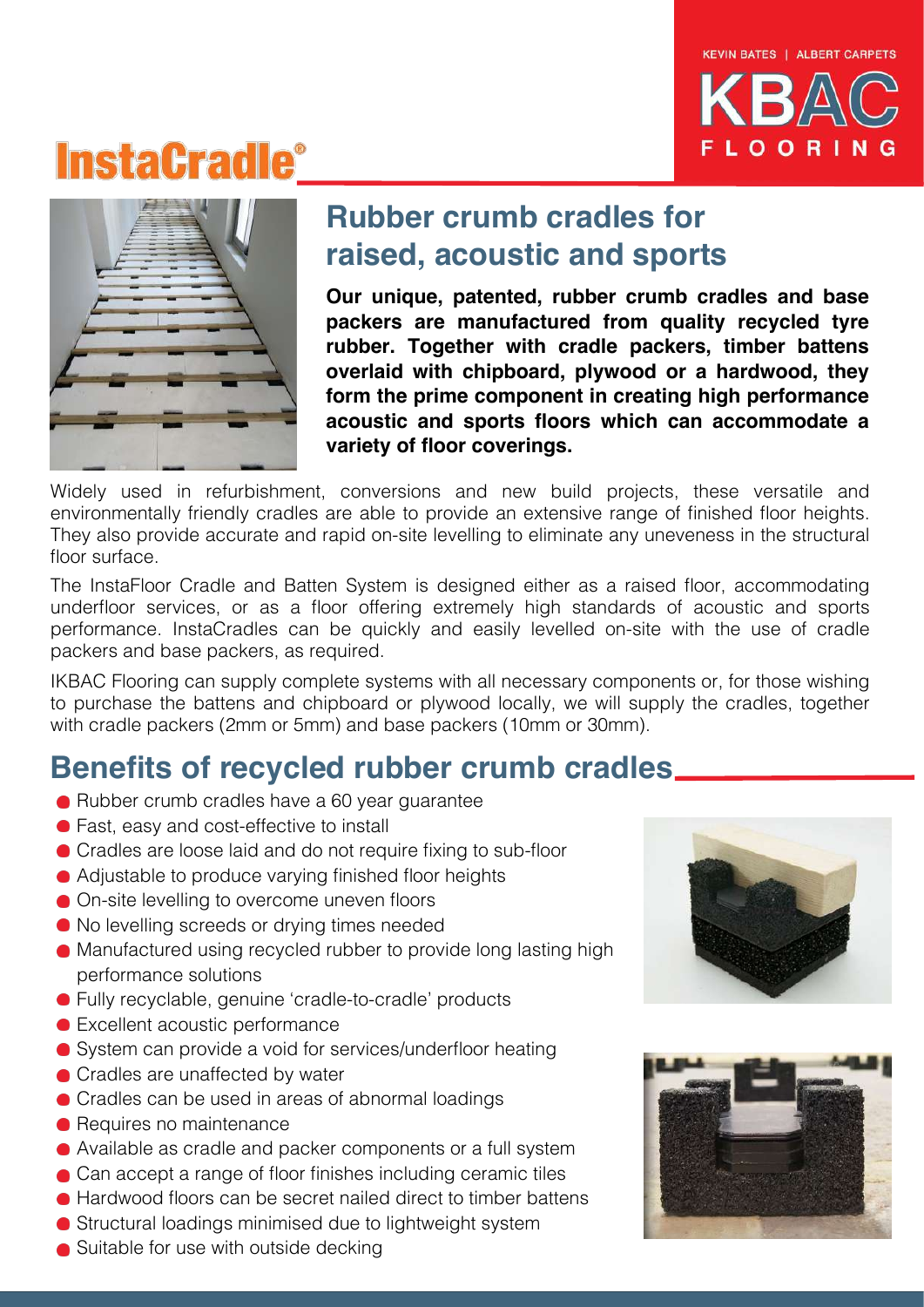#### KEVIN BATES | ALBERT CARPETS



### **Applications**

|                                   | <b>Acoustic Cradles</b> | <b>Sports Cradles</b> | <b>Base Packers</b> |
|-----------------------------------|-------------------------|-----------------------|---------------------|
| High Acoustic Performance         |                         |                       |                     |
| <b>New Build</b>                  |                         |                       |                     |
| Refurbishment                     |                         |                       |                     |
| <b>Timber Floor - Level</b>       |                         |                       |                     |
| Timber Floor - Uneven             |                         |                       |                     |
| Concrete Floor - Level            |                         |                       |                     |
| Concrete Floor - Uneven           |                         |                       |                     |
| <b>Timber Frame</b>               |                         |                       |                     |
| Kitchen & Bathrooms Areas         |                         |                       |                     |
| <b>Timber Decking</b>             |                         |                       |                     |
| <b>Commercial Installations</b>   |                         |                       |                     |
| Schools                           |                         |                       |                     |
| Sports Floors                     |                         |                       |                     |
| <b>Dance Floors</b>               |                         |                       |                     |
| Free Weight Areas                 |                         |                       |                     |
| <b>Abnormal Loadings</b>          |                         |                       |                     |
| <b>Underfloor Heating</b>         |                         |                       |                     |
| <b>Floor Levelling Capability</b> |                         |                       |                     |
| Increased Floor Height            |                         |                       |                     |
| <b>Access Runs</b>                |                         |                       |                     |
| <b>Access For Services</b>        |                         |                       |                     |

The rubber crumb cradles can be installed quickly and avoid the need for levelling screed with extensive drying times. InstaCradles facilitate easy levelling of uneven sub-floors by placing combinations of 2mm and 5mm cradle packers beneath the battens within the cradle legs. Using the cradle packers, it is possible to level to within 5mm of the top of the cradle leg, i.e. 35mm within a 40mm leg cradle and 20mm within a 25mm leg cradle. If additional levelling is required, then this can be achieved with the use of base packers (10mm and/or 30mm).









### **Environmentally Friendly**

- Made from recycled tyre rubber
- Fully recyclable 'Cradle to Cradle'
- Long lasting guaranteed for 60 years



1 truck tyre recycled per 79 InstaCradles 1000m2 = 149 truck tyres recycled

1 car tyre recycled per 18 InstaCradles  $1000m2 = 655$  car tyres recycled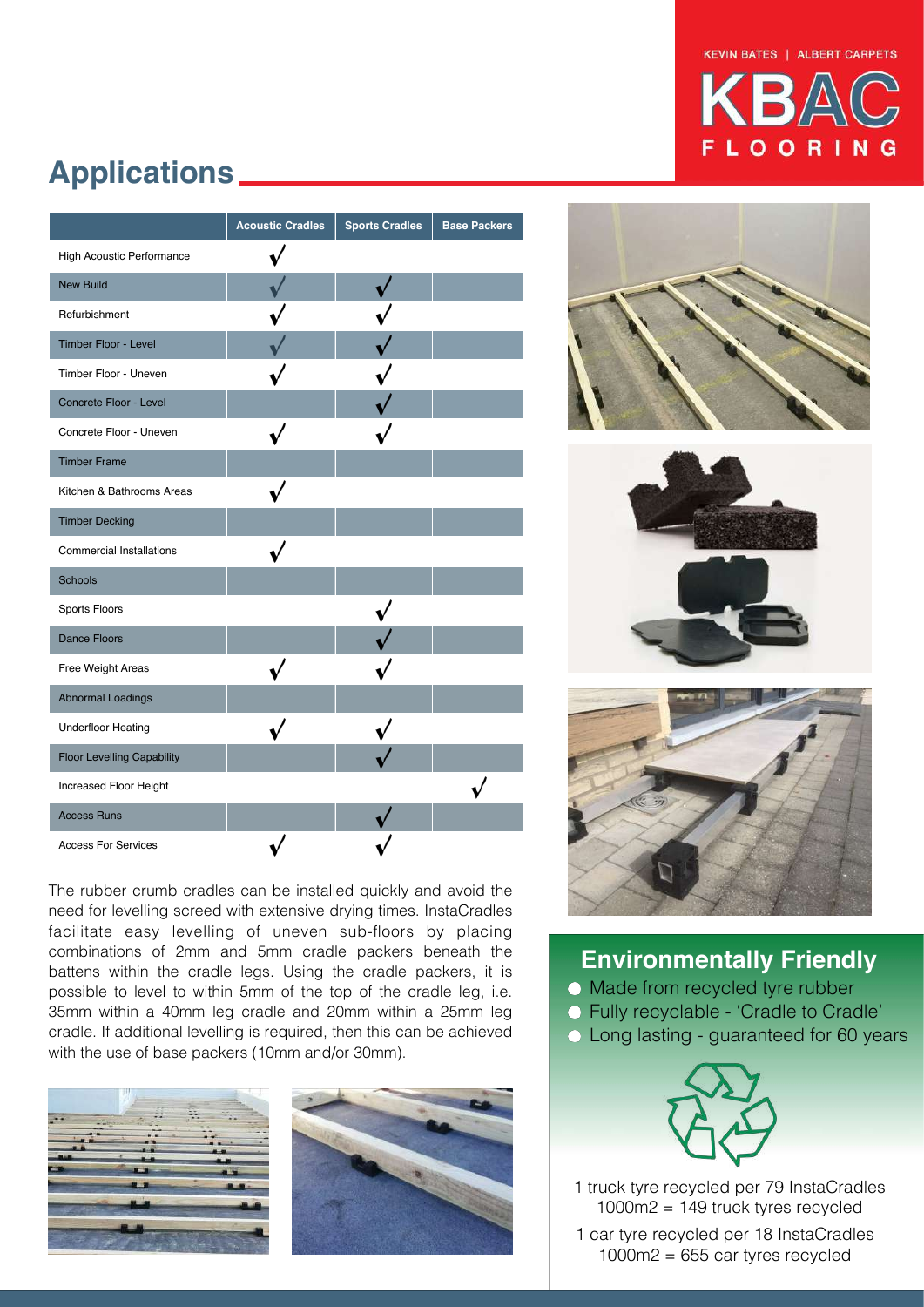# LOORIN

### **Product information**

| <b>Details</b>                                                                              | 40mm Leq.<br>20 <sub>mm</sub><br><b>Base</b><br><b>Acoustic</b> | 25mm Leg.<br>20 <sub>mm</sub><br><b>Base</b><br><b>Acoustic</b> | 25mm Leg.<br>10 <sub>mm</sub><br><b>Base</b><br><b>Acoustic</b> | 40mm Leg.<br>20mm Base<br><b>Sports</b> | 25mm Leg.<br>20mm Base<br><b>Sports</b> | 10mm<br><b>Base</b><br>Packer | 30mm<br><b>Base</b><br>Packer | 2mm<br>Cradle<br><b>Packer</b> | 5mm<br>Cradle<br><b>Packer</b> |
|---------------------------------------------------------------------------------------------|-----------------------------------------------------------------|-----------------------------------------------------------------|-----------------------------------------------------------------|-----------------------------------------|-----------------------------------------|-------------------------------|-------------------------------|--------------------------------|--------------------------------|
| <b>Recommended Use</b>                                                                      | See Applications above                                          |                                                                 |                                                                 |                                         |                                         |                               |                               | <b>Within Cradle Legs</b>      |                                |
| Height                                                                                      | 60 <sub>mm</sub>                                                | 45mm                                                            | 35mm                                                            | 60 <sub>mm</sub>                        | 45mm                                    | 10 <sub>mm</sub>              | 30 <sub>mm</sub>              | n/a                            | n/a                            |
| Compound                                                                                    | 92% recycled tyre tread                                         |                                                                 |                                                                 | 91% recycled tyre tread                 |                                         | 91% recycled tyre tread       |                               | recycled polypropylene         |                                |
| <b>Bounding Agent</b>                                                                       |                                                                 |                                                                 |                                                                 | <b>Flexible Polyurethane</b>            |                                         |                               |                               | n/a                            | n/a                            |
| Colour                                                                                      | <b>Black</b>                                                    |                                                                 |                                                                 | Burgundy                                |                                         | <b>Black</b>                  |                               | <b>Black</b>                   |                                |
| Guarantee                                                                                   | 60 years                                                        |                                                                 |                                                                 |                                         |                                         |                               |                               |                                |                                |
| Weight                                                                                      | $0.25$ kg                                                       | $0.18$ kg                                                       | 0.13kg                                                          | $0.25$ kg                               | $0.18$ kg                               | $0.11$ kg                     | 0.33kg                        | n/a                            | n/a                            |
| <b>Box Quality</b>                                                                          | 90                                                              | 120                                                             | 150                                                             | 90                                      | 120                                     | 162                           | 54                            | 300                            | 100                            |
| <b>Box Weight</b>                                                                           | 22.50kg                                                         | 21.60kg                                                         | 19.50kg                                                         | 22.50kg                                 | 21.60kg                                 | 17.82kg                       | 17.82kg                       | 2.8kg                          | 1.6kg                          |
| <b>Measured</b><br>Improvement<br>of Impact Sound<br>(ALw) BS EN ISO<br>140-8:1998          | 28                                                              | 28                                                              | 28                                                              | n/a                                     | n/a                                     | n/a                           | n/a                           | n/a                            | n/a                            |
| Compliant with EN<br>14904 (Standard for<br><b>Indoor Multi-Sports</b><br>Floors in Europe) | n/a                                                             | n/a                                                             | n/a                                                             | Yes                                     | Yes                                     | n/a                           | n/a                           | n/a                            | n/a                            |
| Fire Tests according<br>to BS 4790:1987<br>(2009) Hot Metal                                 | Low Classification / Radius of Effects of Ignition              |                                                                 |                                                                 |                                         |                                         | n/a                           | n/a                           | n/a                            | n/a                            |

Nut Method



### **Sound insulation**

InstaCradle provides an excellent solution for reducing impact and airborne sound. As InstaCradle is made using recycled rubber crumb granules, this gives a high quality long lasting performance providing significant noice reduction and exceptional support to all floor coverings.

### **Acoustic performance**

| <b>Product</b>          | <b>Acoustic Performance</b> |  |  |
|-------------------------|-----------------------------|--|--|
| InstaCradle (10mm base) | $28dB$ ( $\Delta Lw$ )      |  |  |
| Instacradle (20mm base) | $28dB$ ( $\Delta Lw$ )      |  |  |

Odour **No Objectional Odour** No Objectional Odour

### **Guarantee**

Instacradle high performance acooustic and sports cradles are guaranteed for a period of 60 years from the date of installation. The guarantee applies to all types of indoor installations when used as a sub-floor system.

Our polyutethane bonded recycled rubber cradles will have a life span in excess of **60 years** when installed and operated within normal living conditions (including kitchen and bathroom areas) and protected from ultraviolet (UV) light.

Instacradle will maintain its integrity for this time span provided it is not subjected to abnormal conditions such as undue physical loading.

This guarantee covers against manufacturing defects and is only upheld in instances where our recommended product selection and installation methods have been strictly adhered to.

In the event of a confirmed product failure due to a manufacturing defect, the company will replace defective cradles with new equivalent products, free of charge.